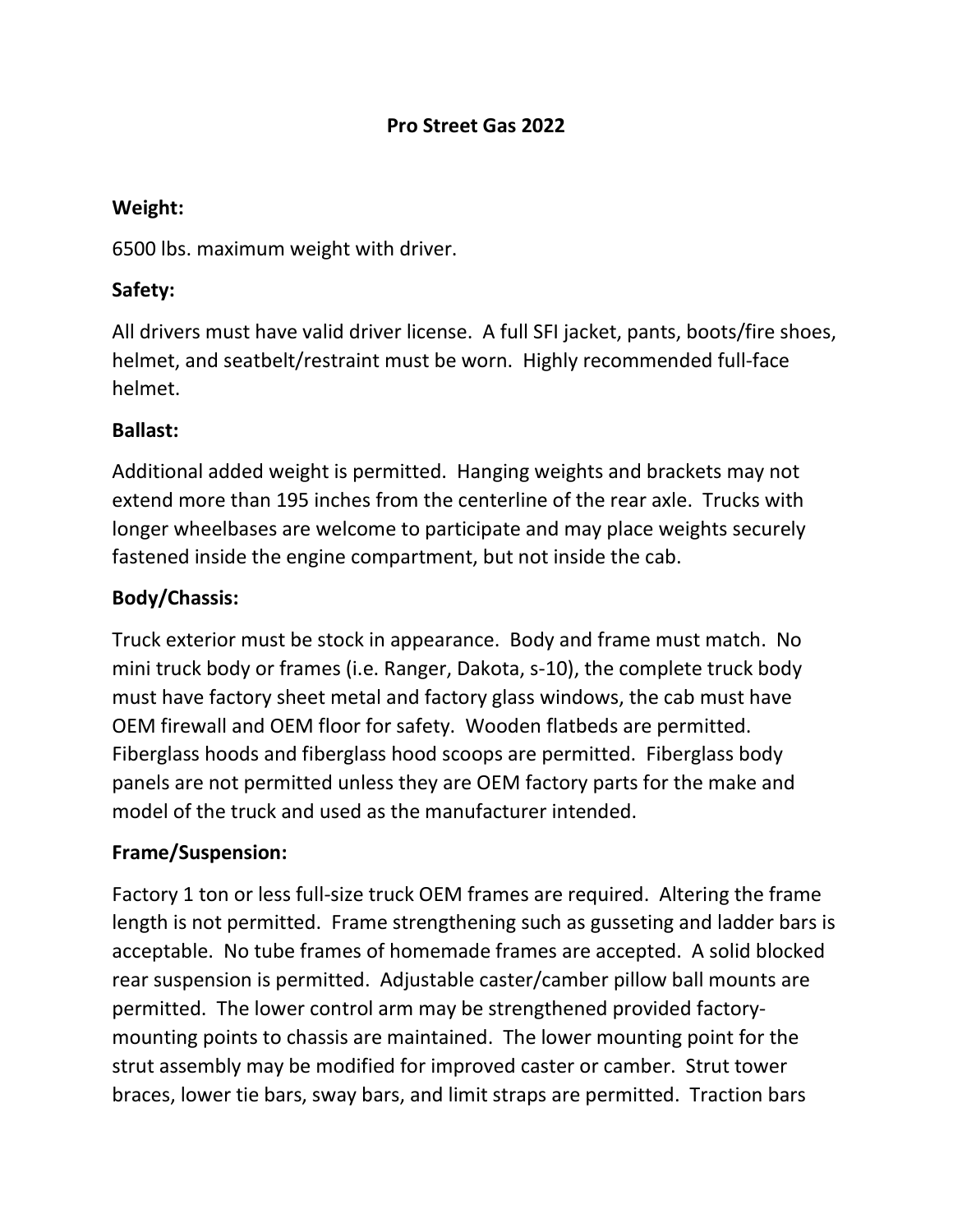and devices are permitted. Life kits are acceptable. If air bags are used, valve must be at bag.

## **Wheelbase:**

The vehicle must retain the original factory wheelbase (+/- 1"); the wheelbase must be compatible to the body used.

## **Engine:**

Engine must remain behind the radiator. Radiator must be in the stock location. No aluminum engine blocks are permitted unless OEM. Cast iron blocks only, aluminum intakes are permitted. Any cast iron or conventional type aluminum cylinder heads permitted. No sheet metal, or tunnel ram intakes permitted. Dry sump oiling systems permitted. Dominator carbs are permitted. No turbos, superchargers, injection, efi, split or dual carbs. One spark plug per cylinder. Open headers are approved. Engine exhaust must be routed in following ways:

1). Engine exhaust may be routed vertically up thru the vehicles hood. The exhaust must be a minimum 6" higher than the hood when the hood is in closed position.

2). Exhaust routed under the vehicle must exit under the cab and before the rear axle.

3). Factory type Configuration. Swaps between manufacturers are not permitted.

# **Kill Switch:**

All trucks must be equipped with a kill switch. A true street truck which is still licensed, inspecting, and legal for the street may be permitted to pull without a kill switch with Tech Officials approval.

# **Fuel and Fuel Tanks:**

Gasoline is the only type fuel permitted. Turbo-blue and cam-2 are permitted. No propylene oxide additives or the like. Fuel tanks must be in the stock location or may be in the bed. Exception: fuel tanks may also be mounted on the front, but must be completely enclosed within the weight box and not visible. In this case, a manual fuel shutoff (ball valve easily accessible from the front part of the truck) is required on the weight box.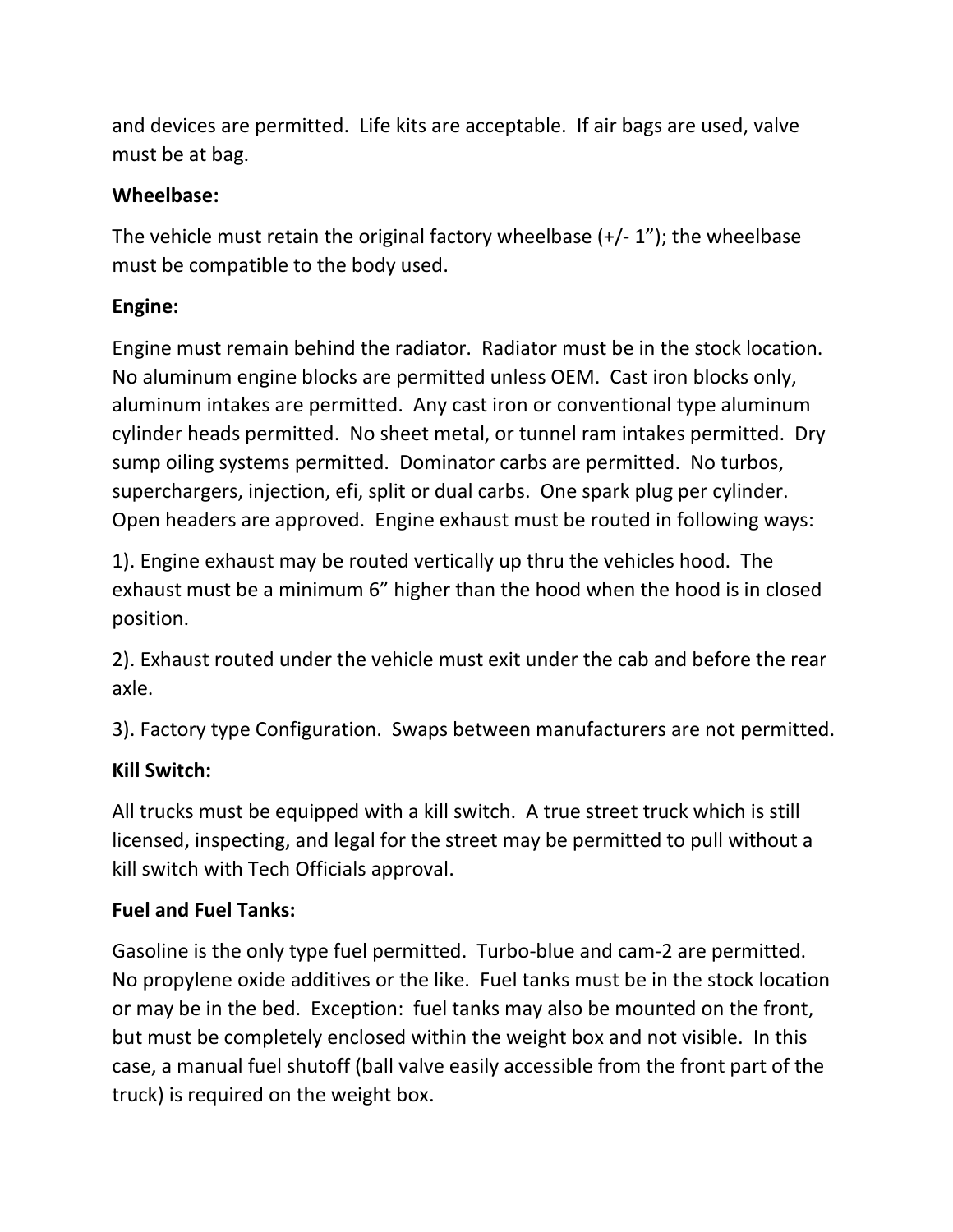## **Nitrous Oxide:**

Nitrous oxide is prohibited. All other oxygen extenders are prohibited. System components must be removed from the truck.

## **Batteries:**

Batteries must be securely mounted; batteries must be either in the stock location or these may be moved in the bed or they may also be mounted on the front, but must be completely enclosed within the weight box and not visible. In this case a manual battery disconnect (easily accessible from the front part of the truck) is required on the weight box.

## **Cooling System:**

Radiators must be in the stock location and at least of stock size.

# **Hitch:**

The hitch must be stationary in all directions. The hitch's height from the ground may not exceed 26 inches. The length of the hitch measured from the center of the rear axle to the hitch point may be no shorter than 27% of the actual wheelbase of the truck and a maximum of 36" in length. All hitch mounting points must be located below the frame rails. The area where the hook point is at must be free and clear of any obstructions. A truck may compete with a Reese style hitch or may pull from the bumper as long as it meets the 27% rule. The hooking point must have a minimum of 3.75 inch inside diameter opening. No lever, pivot, axis, or other types of "trick" hitches are permitted. No vertical hitches. All hitches must be 33 degrees or less parallel to the ground. A second hitch is not required in this class.

# **Tires:**

Maximum tire size 36x14.5. All tires must carry a DOT number on the side wall. DOT number must be easily read from the outside of the tire. No dual wheels, studded tires, tire chains, or any type tire not specifically intended for street use are not permitted. Use of dirt deflectors is prohibited.

# **Tire Altering:**

No cut, altered, or sharpened tires are permitted.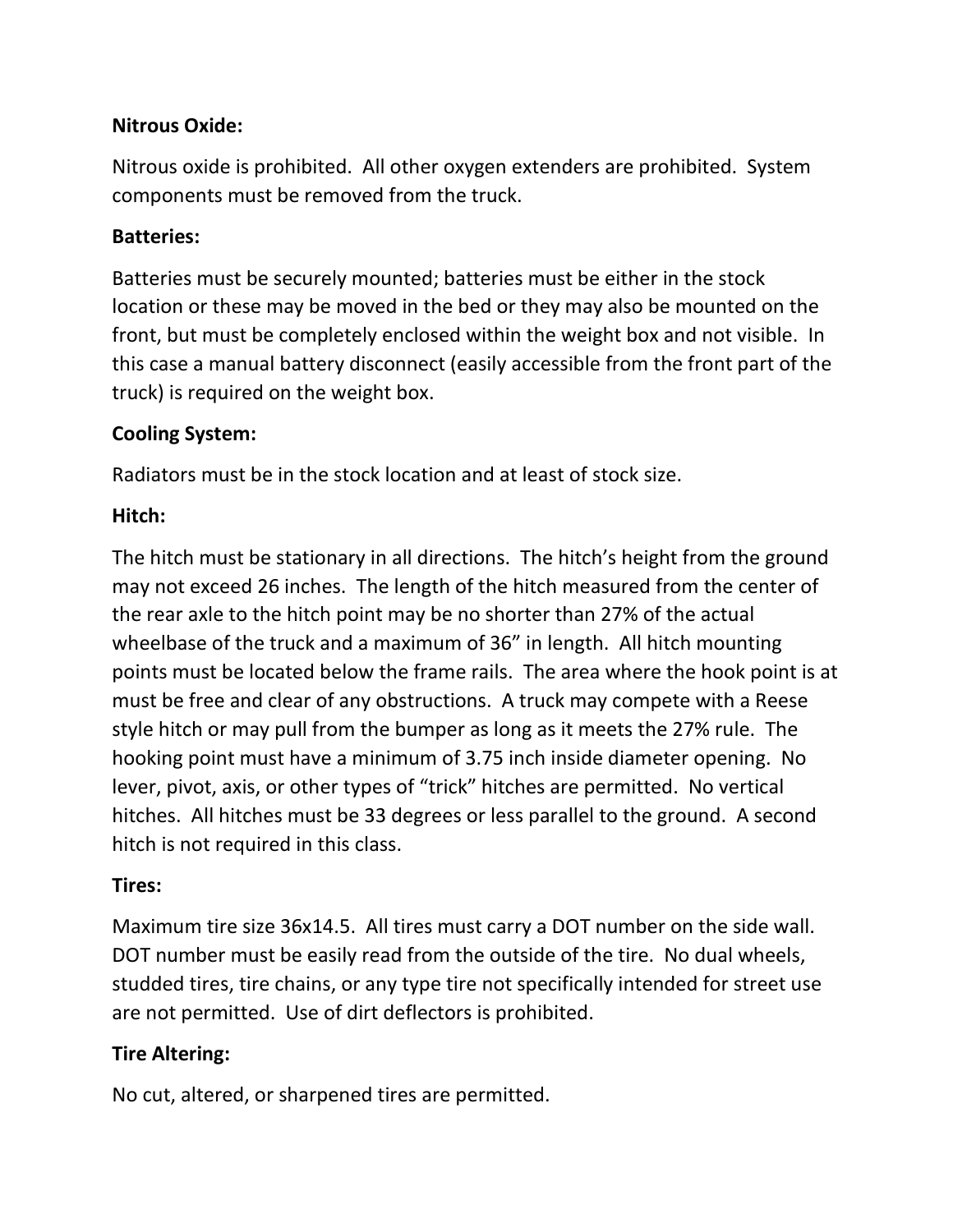### **Brakes:**

Front hydraulic brakes are mandatory. Driveline brakes accepted.

### **Driveline:**

Transmission and transfer case and front and rear differentials must be OEM and available in a one ton (or smaller) pick-up truck.

### **Driveshaft Loops:**

- **A.** Required on all trucks that are not licensed for the highway.
- **B.** Required on all trucks that are not properly inspected for highway. Trucks must have at least six-inch-wide u-joint shields around the rear u-joints constructed of at least 1/4-inch steel or 3/8-inch aluminum that will safely contain the u-joint and the ends of each shaft. In addition, there will be at least one shaft loop in the middle of the driveshaft. All shields must be securely mounted to the vehicle. Any front shaft u-joint that is visible from the side of the truck must be shielded to contain the u-joint and the end of the shaft.

#### **Transmission, Manual:**

- **A.** Non-OEM transmissions are prohibited, a clutch meeting minimum SFI spec 1.1 or 1.2 is mandatory on all vehicles. All transmissions must be clutch assisted, sequential shifters are prohibited.
- **B.** Required on all trucks that are not properly inspected for highway. All vehicles equipped with a manual transmission must have a flywheel shield. Applications for which a flywheel shield is not available may use a properly attached blanket that completely covers the bell housing it must be attached to the block and extend rearward to the transmission with six-inch overlap where it is fastened.

#### **Automatic, Transmission Blanket**

**A.** Required on all trucks that are not licensed for the highway.